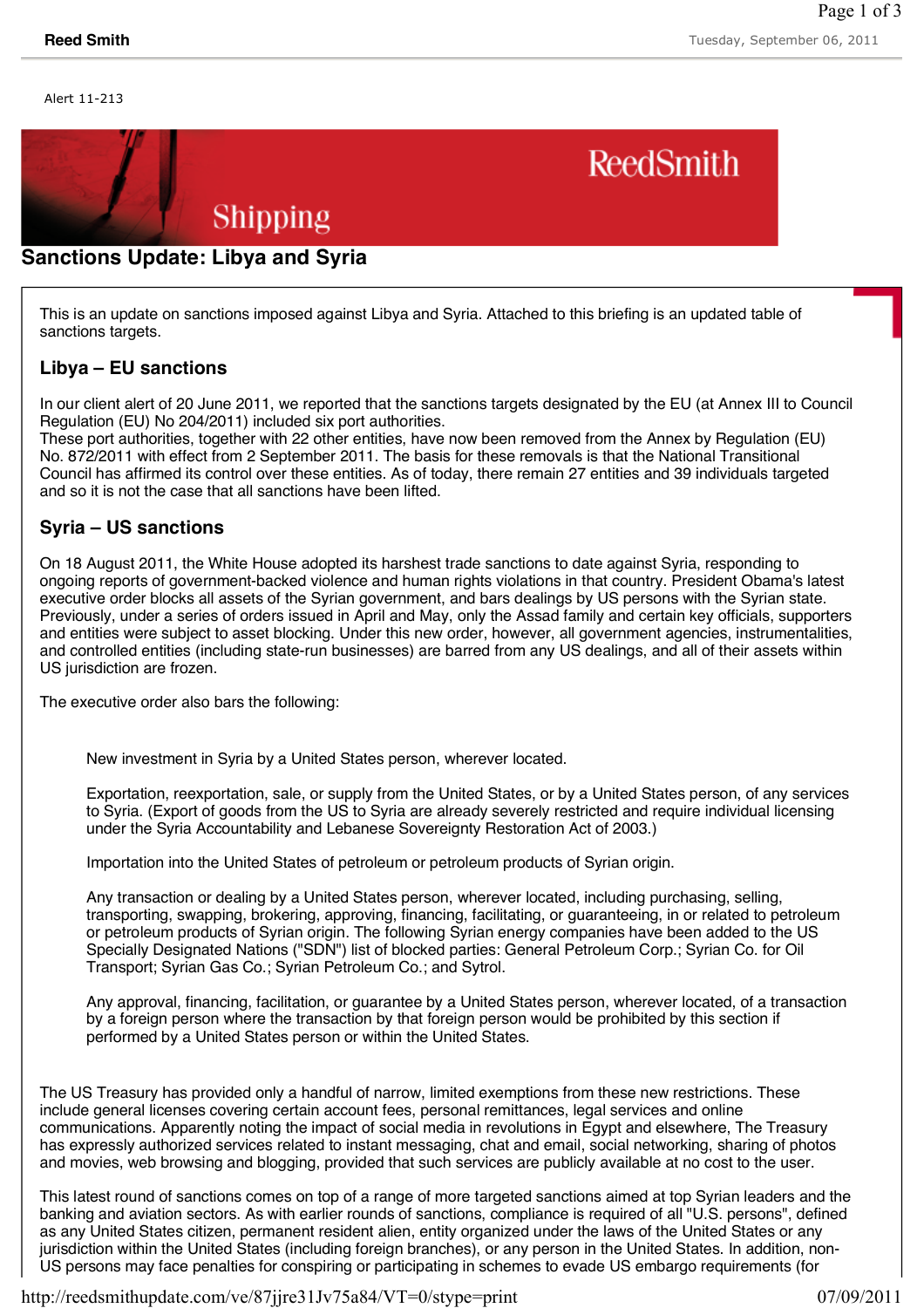example, through money laundering, smuggling or other schemes involving US assets or interests).

Finally, the executive order provides that if any person (US or not) is found to have *"materially assisted, sponsored, or provided financial, material or technological support for, or goods or services in support of"* the Government of Syria or to have acted *"for or on behalf of, directly or indirectly"* the Government of Syria, then that person could also face their property being blocked by the US.

# **Syria – EU Sanctions**

Sanctions against the Syrian regime have been strengthened by the coming into force of Regulation (EU) No 878/2011 on 3 September 2011. The new Regulation, which amends the existing Regulation (EU) No 442/2011, adds further entities and individuals to the list of designated persons. It applies: *(a) within the territory of the Union, including its airspace; (b) on board any aircraft or any vessel under the jurisdiction of a Member State; (c) to any person inside or outside the territory of the Union who is a national of a Member State; (d) to any legal person, entity or body which is incorporated or constituted under the law of a Member State; (e) to any legal person, entity or body in respect of any business done in whole or in part within the Union.*

Whilst it does not add the Syrian energy companies General Petroleum Corp., Syrian Co. for Oil Transport, Syrian Gas Co., Syrian Petroleum Co., and Sytrol which, as above, have been targeted by the US, the ability to deal with these companies is compromised by the prohibitions set out below. As before, it is also important to consider whether an entity can be said to be owned or controlled by a designated person.

The Regulation prohibits:

(a) the importing of crude oil or "petroleum products" (as defined) into the EU if they either originated in Syria or have been exported from Syria;

(b) the purchase of crude oil or petroleum products which are located in or which originated in Syria;

(c) the transport of crude oil or petroleum products if they originated in Syria or are being exported from Syria to any other country (i.e. not just to the EU but anywhere).

The Regulation further prohibits direct or indirect financing or financial assistance, including financial derivatives, as well as insurance and re-insurance, "relating" to the above prohibitions. Whether or not an EU insurer, for example, is still able to insure the transport of crude oil from Syria by a non-EU entity, to a non EU country, is, on the wording of the Regulation, open to debate.

There are limited exemptions in respect of (1) the execution on or before 15 November 2011 of obligations arising out of contracts concluded prior to 2 September 2011 where the prior notification requirements are complied with and (2) the purchase of crude oil / petroleum products exported prior to 2 September 2011 or where the export was under an existing obligation and fell under the first exemption.

The petroleum products caught are set out in what becomes Annex IV to the original Regulation, (EU) No 442/2011.



\* \* \* \* \*

**Authors: Mark Church** *Senior Associate London* +44 (0)20 3116 3402

**Matthew J. Thomas** *Partner Washington, D.C.* +1 202 414 9257

#### **About Reed Smith**

Reed Smith is a global relationship law firm with more than 1,600 lawyers in 23 offices throughout the United States, Europe, Asia and the Middle East. Founded in 1877, the firm represents leading international businesses, from Fortune 100 corporations to mid-market and emerging enterprises. Its lawyers provide litigation and other dispute resolution services in multi-jurisdictional and other high-stakes matters; deliver regulatory counsel; and execute the full range of strategic domestic and cross-border transactions. Reed Smith is a preeminent advisor to industries including financial services, life sciences, health care, advertising, technology and media, shipping, energy trade and commodities, real estate, manufacturing, and education. For more information, visit reedsmith.com.

**Europe:** London, Paris, Munich, Greece

**Middle East:** Abu Dhabi, Dubai

http://reedsmithupdate.com/ve/87jjre31Jv75a84/VT=0/stype=print 07/09/2011